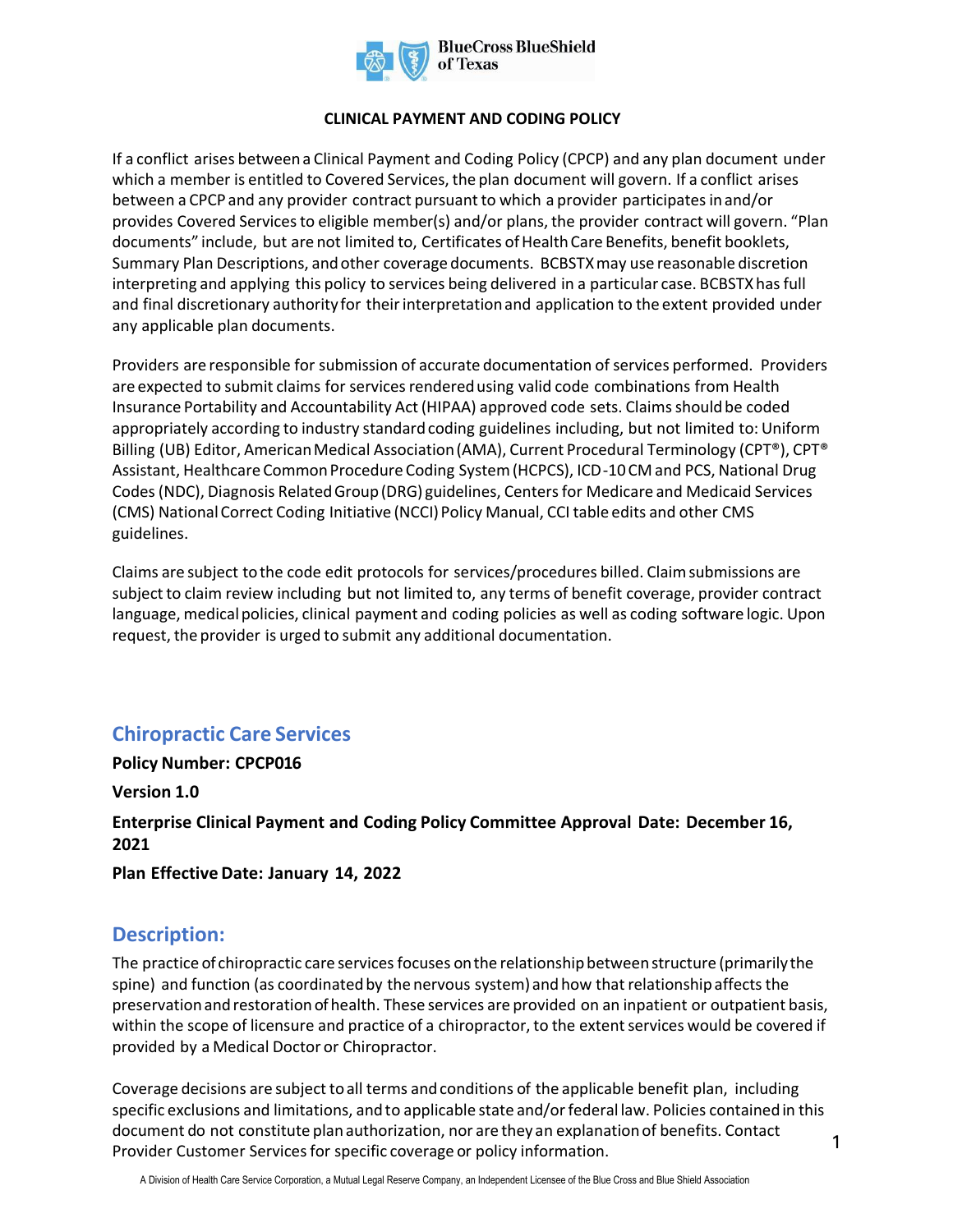

# **Definitions:**

**Chiropractic Manipulative Treatment (CMT)** - CMT procedures us e high-velocity, short-lever, lowamplitude thrust by hand or instrument toremove structural dysfunction in joints and musclesthat may be associated with neurologic or mechanical dysfunction of the spinal joints and surrounding tissue.

There are 2 types of CMT:

**Spinal**: manipulative treatment of cervical, thoracic, lumbar, sacral, and pelvic regions **Extraspinal:** manipulative treatment of the appendicular skeleton

**Chiropractic Maintenance Care -**A maintenance program consists of activities that preserve the patient's present level of function and prevents regression of that function. Maintenance begins when the therapeutic goals of a treatment plan have been achieved, or when no additional functional progress is apparent or expected to occur. Ongoing treatment after a condition has been stabilized or reached a clinical plateau (Maximum Therapeutic Benefit) does not qualify as medically necessary and is considered maintenance care. Supportive therapy also refers to therapy that is needed to maintain or sustain level of function. Maintenance Care and Supportive Care are not medically reasonable or necessary andare NOT payable.

**Date of Injury (DOI)**-The actual date of the current injury. This informationis enteredin box 14 of the CMS-1500 claim form.

**Durable Condition Specific Benefit**-A measurable improvement in or restoration of a functional impairment that resulted from a specific disease, trauma, congenital anomaly, or therapeutic intervention; and able to be sustained long-term without significant deterioration.

**Exacerbation** -Anincrease inseverityof the patient's conditionor symptoms.

**Initial Treatment Date (ITD)**- The date of the initial treatment (visit). This information is entered in BOX 15 (other date) of the CMS-1500 claim form.

**Modalities**- Any physical agent applied to produce a therapeutic change to biologicaltissue; includes but is not limited to thermal, acoustic, light, mechanical, or electrical energy.

**Supervised:** Provider needs to watch over the application, though not necessarily at the patient'sside. These are procedure/service basedandunits are always one (1). **Constant Attendance:** Provider must be with the patient at all times. These are time-based, one unit = 15 minutes.

**Therapeutic Procedure** -Amanner of affecting change throughthe applicationof clinicalskills and/or services that attempt to improve function.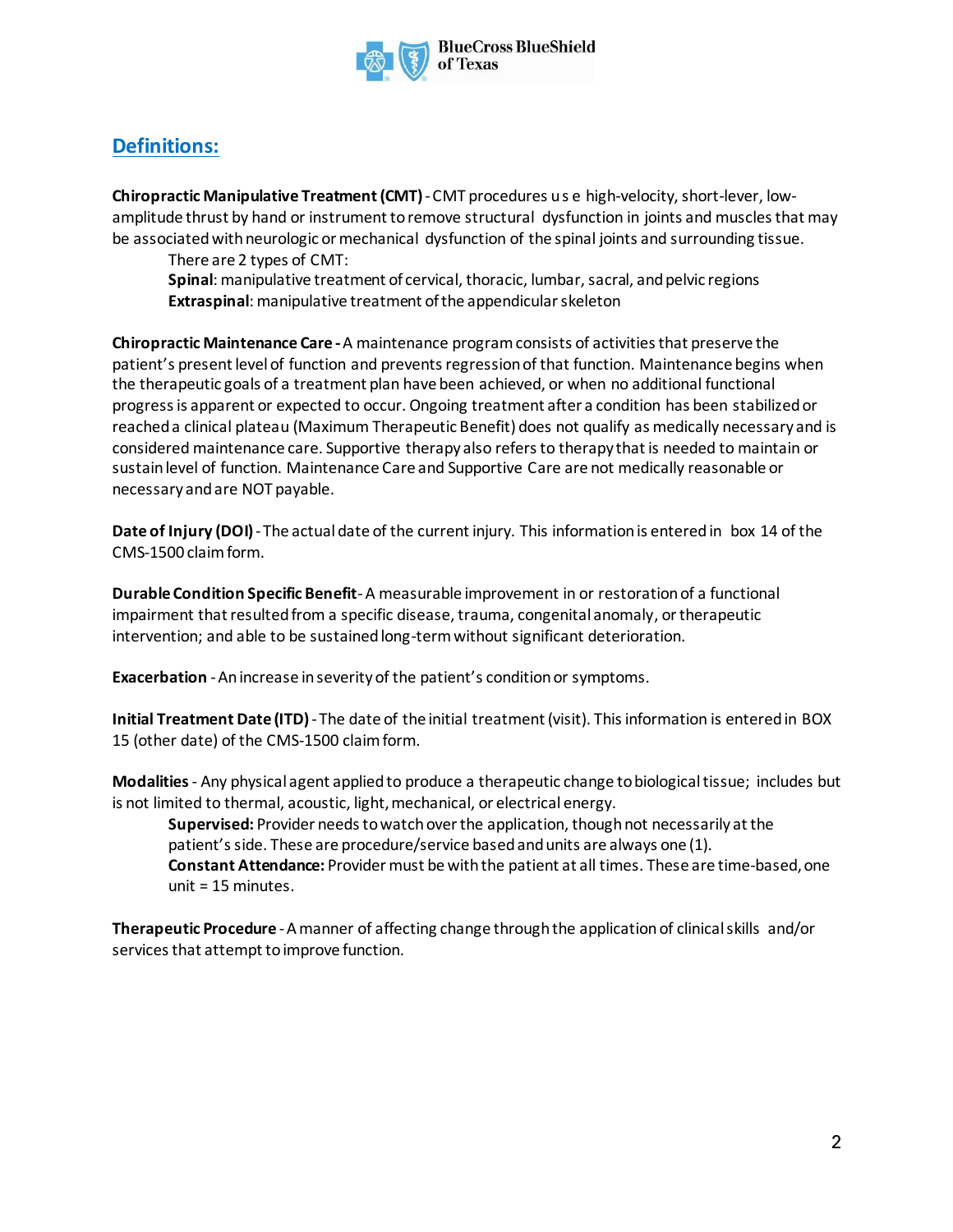

## **Reimbursement Information:**

## **Documentation Standards**

Records must:

- Indicate the dates any professional service was provided.
- List the direct one-on-one contact time spent for each timed code per CPT nomenclature.
- Be **legible** in both readability and content. Documentation that is not legible cannot be used to support services rendered.
- Contain only those terms and abbreviations easily comprehended by peers of similar licensure. If a legend is needed to review your records, maintain it with your records. Include documentation showing the patient's need for chiropractic care and any changes since the last visit. Documentation must also include a clear description of the treatment provided and how the patient tolerated the treatment.
- Contain clinically pertinent subjective information from the patient. Include the chief complaint and any changes in the patient's condition, the patient response to care since the previous visit, and the patients subjective progress relative to the outcome measures documentedin the treatment plan. (**subjective information and history)**.
- Contain clinically pertinent objective data or examination findings from your exam of the patient. This data provides a way to verify diagnosis codes, establishes changes in response to care and provides evidence for the necessity of the treatment that day. **(objective data)**.
- Indicate the initial diagnosis and the patient's initial reason for seeking the provider's care. The diagnosis should be recorded in the record and reflected on the claim form. Each daily visit must also include an assessment of the patient's condition. The assessment of the patient's progressionmust be based upon the subjective and objective findings. Include the diagnosis being managed on the visit and the assessment of the overall progress. Provide rationale for continued care or changes in the therapeutic direction. Provide an evaluation of the treatment effectiveness and progress or lack thereof as it relates to the treatment goals and plan of care. **(Assessment)**
- Document the treatment details performed during the visit including the medical rationale. Include any patient instructions. Documentation must support that each manipulation or treatment reported relates to a relevant symptomatic spinal and/or extraspinal region. Symptoms must bear a direct relationship to the level of subluxation cited. Documentation of "pain" is not sufficient; the location of pain or condition must be described. Also, include patient's immediate response to care and plans for future care. Indicate when the patient is to return, visit number as it relates to the treatment plan with the anticipated date of next evaluation. Include any goals and outcome measures for a new problem or a problem reassessment. **(Plan)**
- A written plan of treatment relating to the type, amount, frequency, and duration of care is required for all patients. The plan of care must be updated as the patient's condition changes. A treatment plan is not valid for longer than 90 calendar days from the first treatment day under the certified treatment plan. The goal of the treatment plan should be to achieve functional improvements in the patient's condition. Specific treatment goals must be documented with anticipated time frames and objective measures to evaluate treatment effectiveness. Each complaint should be listed with selected treatment, duration, frequency, treatment goals, and objective measures to evaluate progress. The treatment plan should include the rationale for all services provided. A plan of care should be individualized for each patient. **(Plan of Care)**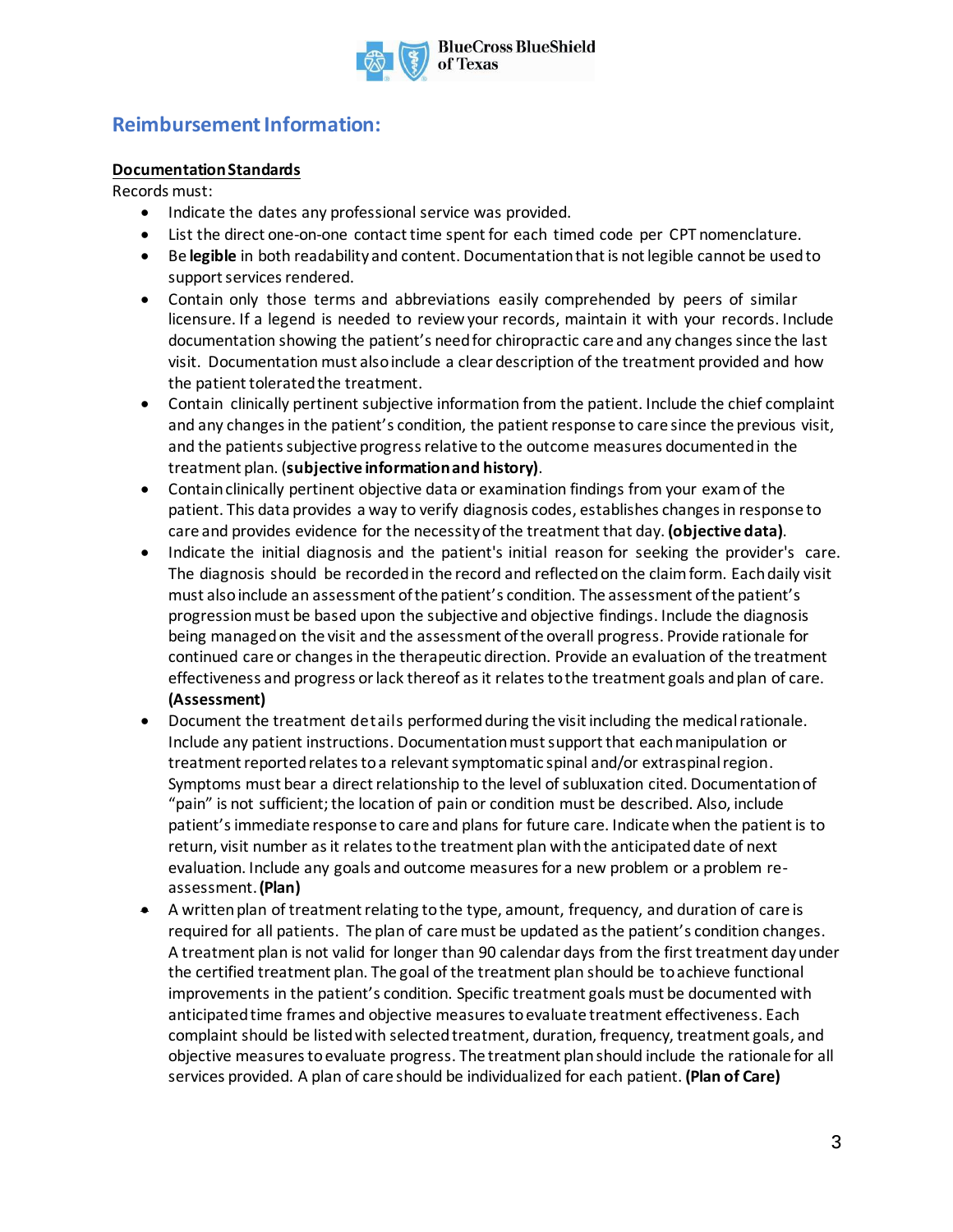

- Signature requirements- Each medical record must be signed and dated by the clinician performing the service. A legible physical or electronic signature is required. The medical record should be signed at the time services are rendered. Providers should not add late signatures to the medical record beyond the short delay that occurs during the transcription process. Generally, 24-72 hours is the typical turnaround time for the provider transcription process.
- It is essential for the provider to document clinical findings and justify the medical necessity of care. It is strongly suggested this justification be documented via formal progress note using S.O.A.P. (Subjective, Objective, Assessment, Plan) note format, which is considered a medical standard. Check marks, small entries and other commonly illegible notions seldom provide adequate documentation to support services billed. Please ensure that the medical records documentation is concise and complete.
- Cloned or canned documentation is not acceptable. Documentation is considered "cut and paste" or cloned when each entry in the medical record for a patient is identical or significantly similar to previous entries. This also occurs when medical documentation is identical when comparing one patient to another. All documentation in the medical record must be specific to the patient and her/his situation at the time of the encounter. Provider must use caution when applying templated language as the medical record must be an accurate description of services rendered. Documentation identified as cloned, copied and pasted, pulled forward, or inserted via template without identifiable and appropriate updates specific to the current visit will not be considered for the purposes of determining services provided for that service.

#### **Coding Standards**

- Proper coding is essential for correct reimbursement. Providers are encouraged to utilize current copies of ICD-10-CM, CPT, and HCPCS books published by the American Medical Association (AMA) and the Centers for Medicare & Medicaid Services (CMS).
- Use the diagnosis and procedure codes effective for the date of service.

#### **Diagnosis Codes**

- New ICD10-CM diagnosis codes are updated annually in October.
- Some diagnosis codes require a 7th digit to code to the highest specificity.
- Update diagnosis and coding for every new episode, including a re-examor an examinationfor a 'new' problem. Document any diagnosis coding change even if it is minor.
- Link the diagnosisto the service provided to support medical necessity and specificity. For example, when performing manual therapy with manipulation, the diagnosis code should point to the specific procedure that addresses the diagnosed condition. (Box 24E of the CMS-1500 claim form).

#### **CPT Codes**

## **Evaluation and Management Services(CPT Codes: 99201-99205, 99211-99215) (Effective January 1, 2021, E&M Services CPT Codes will be revised to 99202-99205, 99211-99215)**

To bill for an evaluation and management service, the complete CPT guidelines must be met for each service. The service must also be separate and distinct from any other service you perform on the patient that day.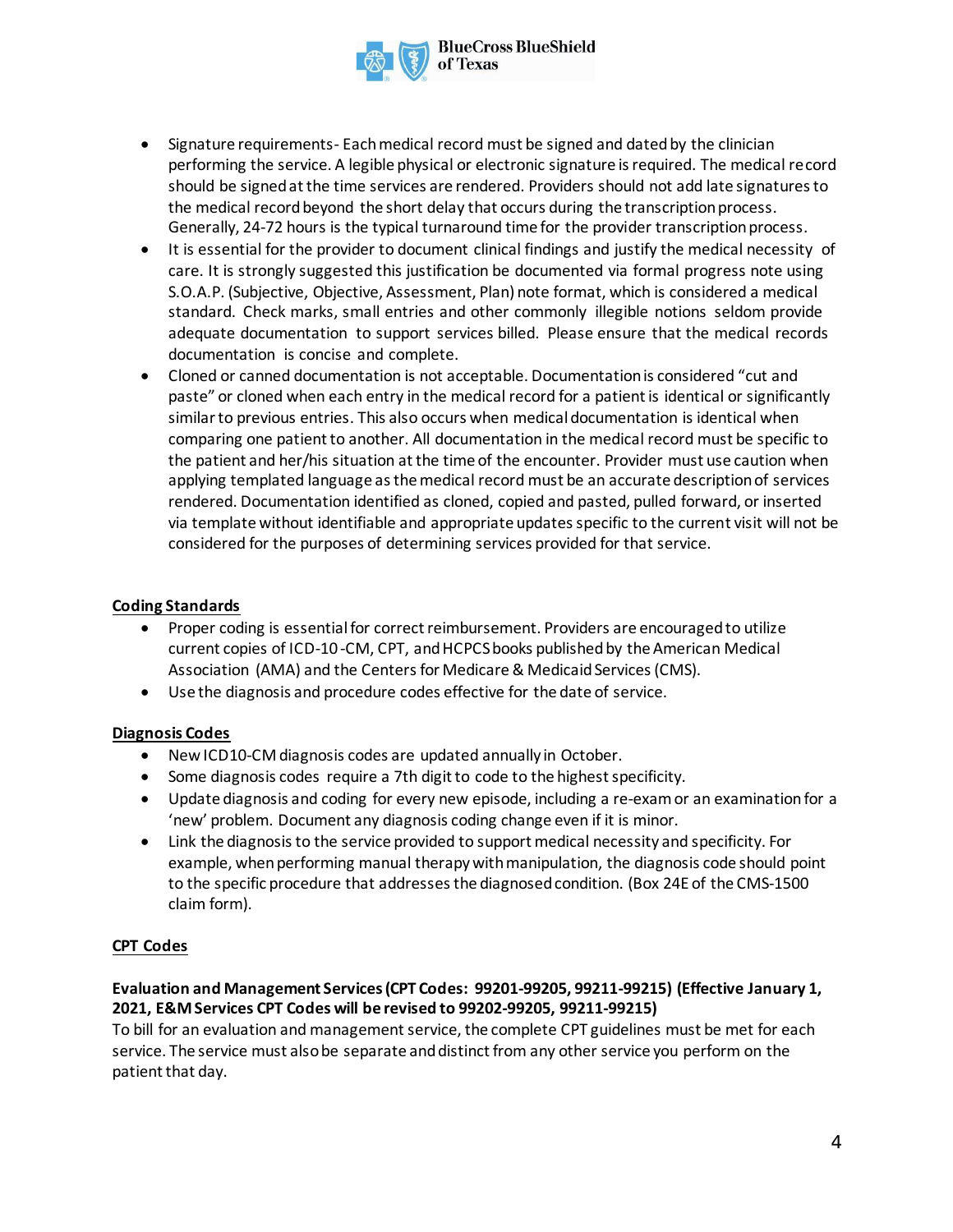

You may locate the guidelines for billing evaluation and management services in the CPT® coding manual. This manual also defines new and established patients.

## **Chiropractic Manipulative Treatment (CPT codes 98940-98943)**

Each CPT code reflects a specific number of regions, regardless ofhowmany manipulations are performed in that region. For example, chiropractic manipulation applied to C3 and C5 during the same visitrepresent treatment to onlyone region (cervical) and should be reported with CPT code 98940. All CPT codes for CMT must have a supporting ICD-10-CM diagnosis code to justify the level of care provided. For example, when billing CPT 98941, there must be ICD-10-CMcodes that incorporate at least three different regions.

To bill these codes, the documentation must include:

- Location of pain/condition for which treatment is being sought.
- The specific spinal regions adjusted, and the technique used
- The response to the treatment/adjustment, including whether or not the pain/condition being treated increased, reduced, or eliminated the problem.
- Each manipulation reported must be related to the patient's complaints and a relevant symptomatic spinal or extraspinal level.

## **The frequency and duration of chiropractic treatment must be medically necessary and based on the individual patient's condition and response to treatment.**

#### **CMT Components**

| Pre-Service   | A brief evaluation of the patient documentation and chart review,<br>imaging review, test interpretation and care planning |
|---------------|----------------------------------------------------------------------------------------------------------------------------|
| Intra-Service | Treatment applied, Pre-manipulation (e.g., palpation, etc.), Manipulation,<br>Post-manipulation (e.g., assessment, etc.)   |
| Post-Service  | Chart entry and documentation, including subjective, objective,<br>assessment, plan consultation reporting                 |

## **Physical Medicine (CPT codes 97010 - 97140 and 97530)**

For physical medicine services to be considered for coverage, the following conditions must be documented to support the CPT codes:

- The therapy must be of a skilled nature and require the services of a qualified healthcare provider. If services are delegated to a staff member, qualified healthcare provider documentation must include what specifically was delegated and who performed the service.
- The services/therapy must not be maintenance in nature. Ongoing physical medicine treatment after a condition has stabilized or reached a clinical plateau (maximum medical improvement) does not qualify as medically necessary and would be considered "maintenance care."
- Services performed must achieve a specific diagnosis-related goal.
- There must always be a documented expectation that the patient will, in fact, achieve reasonable improvement over a predictable period of time for the services to be eligible for reimbursement.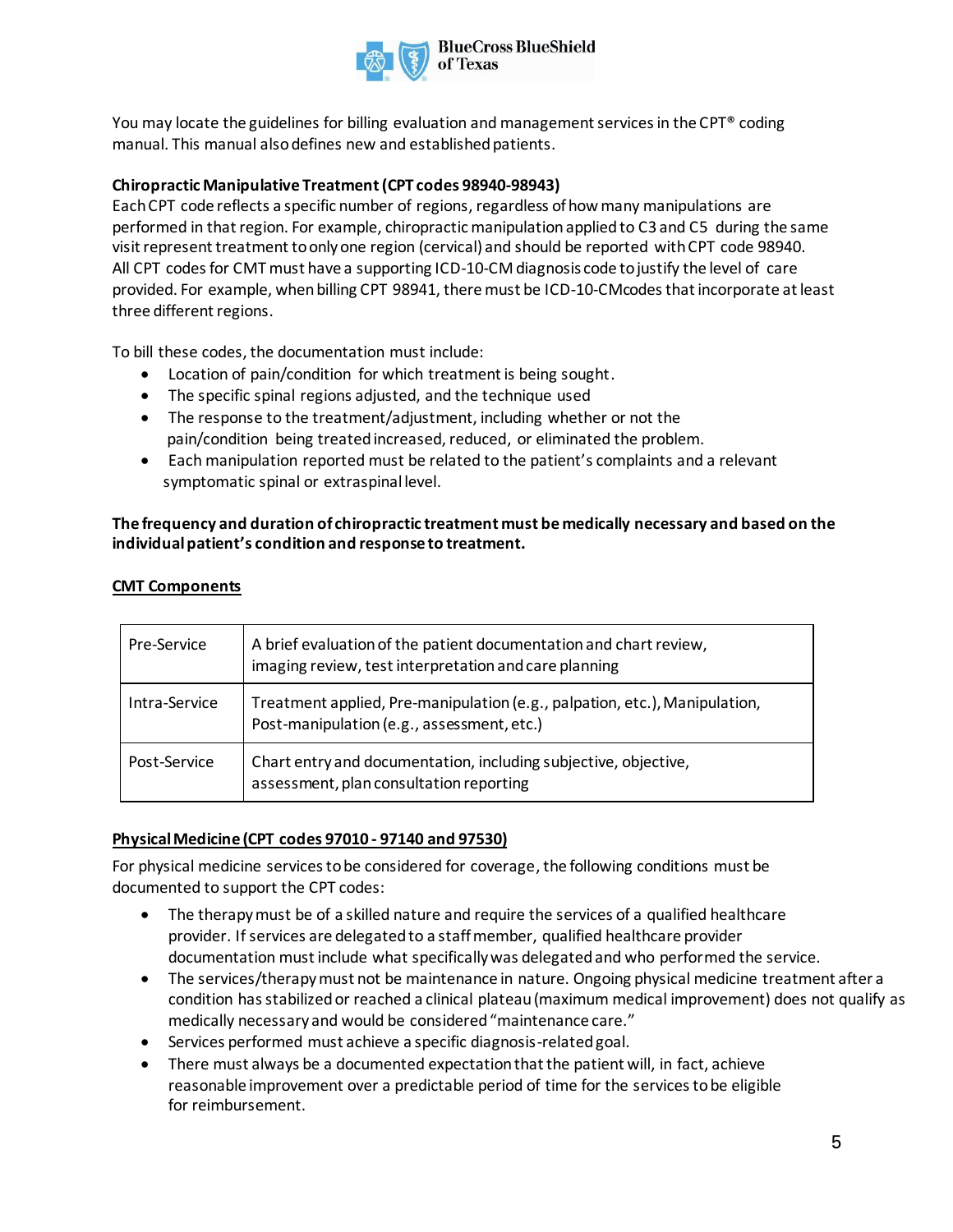

## **Common Physical Medicine Codes**

**CPT 97140 (manual therapy):** Documentation must include (1) the area being treated, (2) the therapy technique being used and **(3) the start and stop times of the treatment or at a minimum, the direct one-on-one contact time spent on each individual activity.** The manual therapy performed should require the skills of qualified healthcare provider. The expected functional performance improvement should be discernable in the records. This code should not be used interchangeably with codes 98940- 98942 or 97124; it may be appropriate to report CMT codes in addition to 97140 if it is performed in a body region outside of the manipulation.

**CPT 97530 (therapeutic activities):** Documentationmust include (1) the area being treated, (2) the specific activity or technique being used and **(3) the start and stop times of the treatment or at a minimum, the direct one-on-one contact time spent on each individual activity.** These activities should require the skills of a qualified healthcare provider. Supervising patients who are exercising independently is not a skilled service. The expected functional performance improvement should be discernable in the records.

**CPT 97110 (therapeutic exercises):**Documentation must include (1) the specific exercises performed, (2) the purpose of the exercises as related to function **and (3) the start and stop times of the treatment or at a minimum, the direct one-on-one contact time spent on each individual activity.** These exercises should require the skills of a qualified healthcare provider. Supervising patients who are exercising independently is not a skilled service. The expected functional performance improvement should be discernable in the records.

**CPT 97112 (neuromuscular reeducation):** Documentation must include (1) the specific exercises/activities performed, (2) the purpose of the exercises/activities as related to function **and (3) the start and stop times of the treatment or at a minimum, the direct one-on-one contact time spent on each individual activity.** These activities should require the skills of a qualified healthcare provider. Supervising patients who are performing activities independently is not a skilled service. The expected functional performance improvement should be discernable in the records. Appropriate use of CPT 97112 is for neuromuscular (NM) diagnoses such as post-Cerebral Vascular Accident, Parkinson's Disease, cerebral palsy, Multiple Sclerosis, and other neuromuscular disorders. CPT 97112 is not appropriate for acute musculoskeletal problems and should not be used for spine or extremity stabilization. CPT code 97112 is not the appropriate code for providers using Soft Tissue Mobilization techniques. **Direct patient contact:** The above listed codes require direct one-on-one contact throughout the procedure. The provider is required to maintain visual, verbal, and/or manual contact with the patient. It may be appropriate to report CMT codes in addition to 97112 if it is performed in a spinal region outside of the manipulation.

Note: Please see medical policy Non-Covered Physical Therapy Services THE803.008 regarding alternative medicine practices such as, acupressure, Feldenkrais method of exercise therapy (also known as awareness through movement), reflexology, and yoga.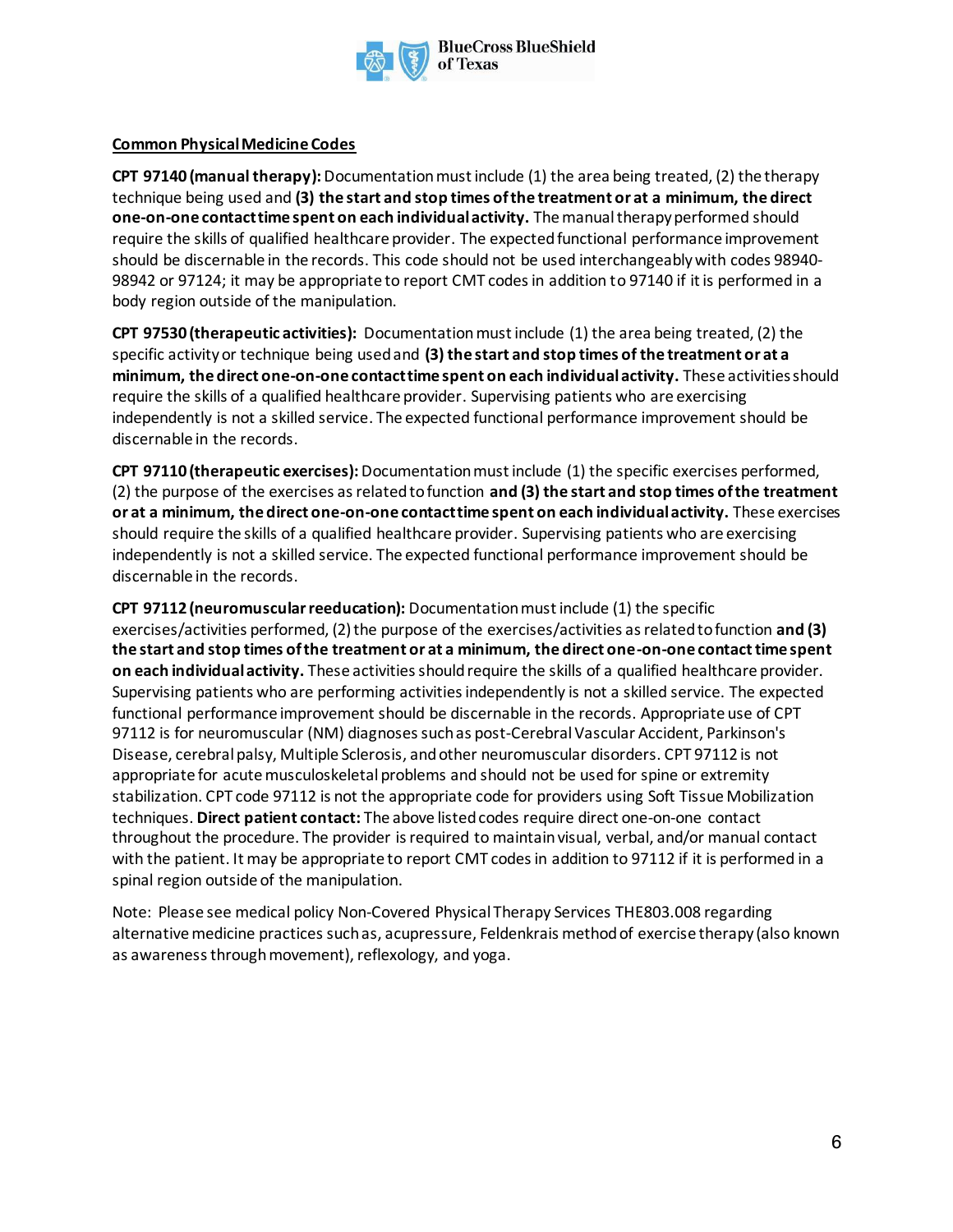

## **Coding Reminders:**

#### **Billing an Evaluation and Management (E/M) Code with a CMT code:**

In general, it is inappropriate to bill an established office/outpatient E/M CPT code (99211-99215) on the same visit as Chiropractic Manipulative Treatment (CPT code 98940-98943) because CMT codes already include a brief pre-manipulation assessment. There are times when it would be appropriate, but it should not be routine. Examples of when it may be appropriate to bill an additional E/M service would be the evaluation of new patients, new injuries, exacerbations, or periodic re-evaluations.

#### **Billing an Evaluation and Management Code in place of a CMT code:**

It is not appropriate to use an E/M code instead of a CMT code to get around limits on CMT. It is required to bill the code that best describes the service rendered.

## **Billing CPT 97140 in Place of a CMT code:**

Billing for multiple time-based codes such as several manual therapies (CPT 97140), when a CMT was the only service performed, is inappropriate. A CMT CPT® code may not be replaced with another CPT® code if the CMT was the actual service performed. It is a requirement to use the code that best describes the service rendered.

## **Reporting units for timed codes:**

When multiple units of therapies or modalities are provided, the 8-minute rule must be followed when billing for these services. A provider should not report a direct treatment service if only one attended modality or therapeutic procedure is provided in a day and the procedure is performed for less than 8 minutes.

- The time reported should be the time actually spent in the delivery of the modality and/or therapeutic procedure. This means that pre- and post-delivery services should not be counted in determining the treatment time.
- The time that the patient spends not being treated, due to resting periods or waiting for a piece of equipment to become available, is not considered treatment time.
- All treatment time, including the beginning and ending time of the direct treatment, must be recorded in the patient's medical record, along with the note describing the specific modality or procedure.
- Each minute of time may only be counted once. Any actual time the therapist uses to attend one-on-one to a patient receiving a supervised modality cannot be counted for any other service provided by the therapist.

A unit of time is attained when the mid-point is passed. For example, for services billed in 15-minute units, providers should not report services performed for less than eight minutes. For any single timed CPT code in the same day measured in 15-minute units, providers must use a single 15-minute unit for treatment greater than or equal to 8 minutes through and including 22 minutes. Time intervals for 1 through 8 units are as follows: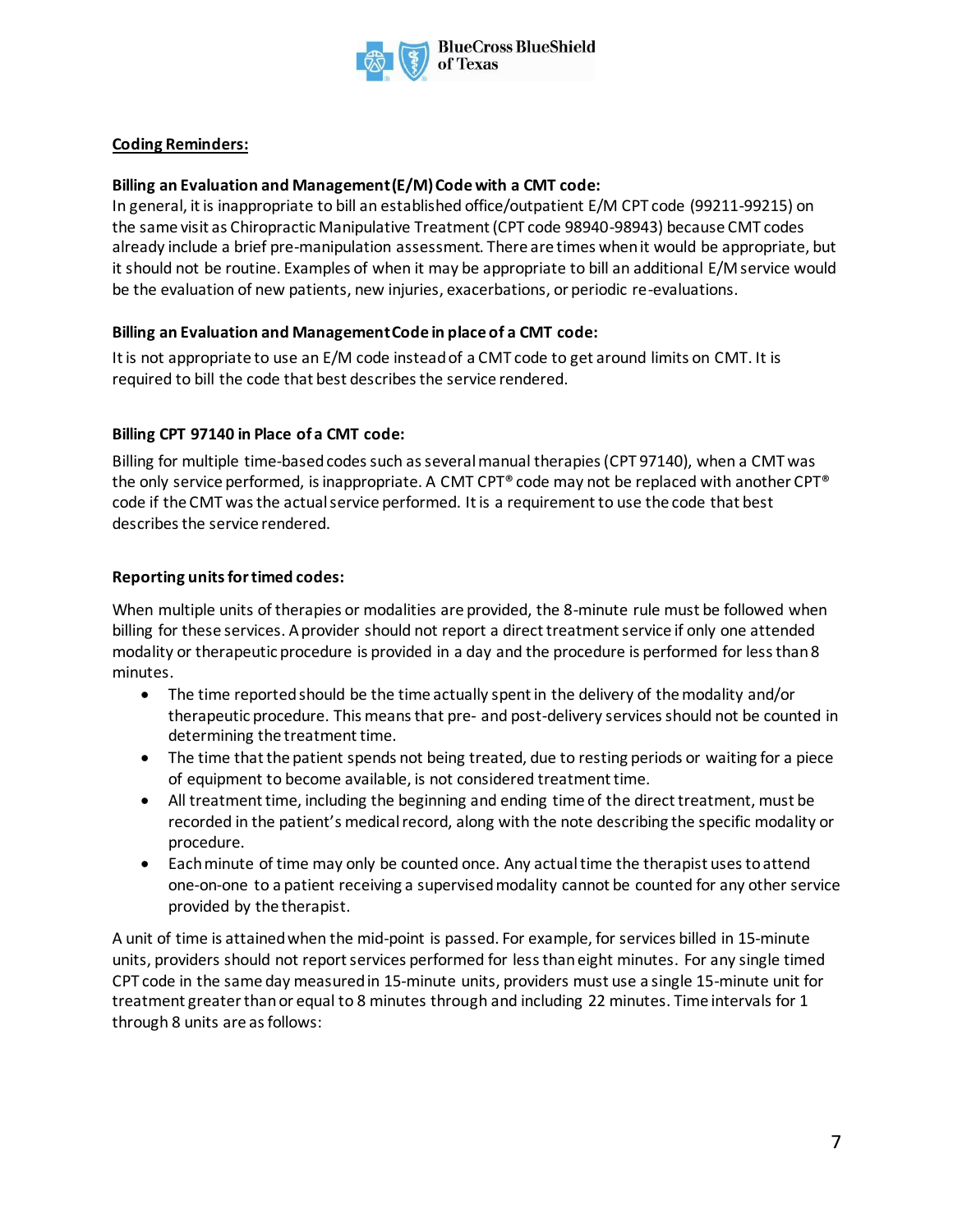

- 1 unit: ≥ 8 minutes through 22 minutes
- 2 units: ≥ 23 minutes through 37 minutes
- 3 units: ≥ 38 minutes through 52 minutes
- 4 units: ≥ 53 minutes through 67 minutes
- 5 units: ≥ 68 minutes through 82 minutes
- 6 units: ≥ 83 minutes through 97 minutes
- 7 units: ≥ 98 minutes through 112 minutes
- 8 units: ≥ 113 minutes through 127 minutes

If billing for more than one modality/therapy, time should not be combined to report units. Each unit for the modality/therapy is reported separately for each code.

#### **DME General Coverage**

*Please refer to the applicable medical policy*

#### **General Coverage**

Generally, DME **is eligible for coverage when the equipment meets all of the following criteria:**

- Serves a medical purpose; AND
- Generally, not useful to a person in the absence of illness, injury, or disease; AND
- Used in the patient's home/place of residence; AND
- Reasonable and medically necessary for the individual patient; AND
- Prescribed by a physician within the scope of his/her license; AND
- Does not serve as a comfort or convenience item; AND
- Has been approved by the US Food and Drug Administration (FDA) (where applicable) and is otherwise generally considered to be safe and effective for the purpose intended.

#### **Customized DME**

In order to qualify as "customized", a DME, prosthetic, or orthotic device must be specifically constructed to meet an individual patient's specific needs. An invoice should be included with billing for any customized DME, prosthetic, or orthotic device for which a procedure code or HCPCS code does not exist. The prescription for customized equipment should include:

- The reason the patient requires a customized item; AND
- Specific documentation, e.g., physical therapy records or physician's records.

The following are examples of items that **do not meet the requirement to be considered customized:**

- Adjustable brace with Velcro closures; AND
- Pull-on elastic brace; AND
- Lightweight, high-strength wheelchair with padding added.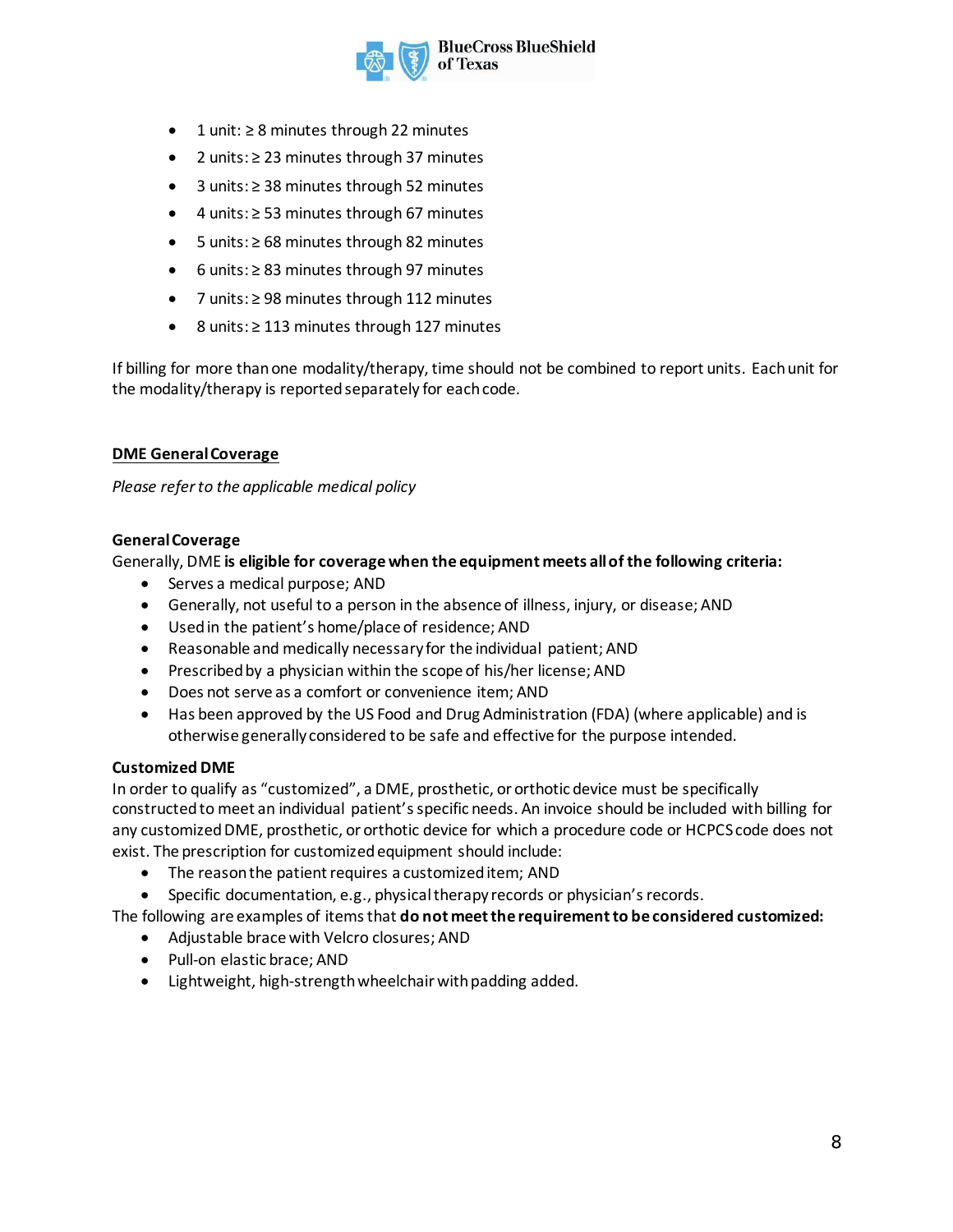

The following additional criteria apply to custom-fitted and custom fabricated back braces.

- $\triangleright$  A custom-fitted back brace (a prefabricated back brace modified to a specific member) is considered medically necessary where there is a failure, contraindication, or intolerance to an unmodified, prefabricated (off the shelf) back brace.
- $\triangleright$  A custom-fitted back brace is considered medically necessary as the initial brace after a surgical stabilization of the spine following traumatic injury.
- $\triangleright$  A custom-fabricated back brace (individually constructed to fit a specific member from component materials) is considered medical necessary if there is a failure, contraindication, or intolerance to a custom-fitted back brace.
- ➢ Custom-fitted and custom-fabricated back braces are considered experimental and investigation when these criteria are not met.

## **Diagnostic Imaging Services**

The purpose of diagnostic imaging is to gain diagnostic information regarding the patient in terms of diagnosis, prognosis, and therapy planning. Required standards for each imaging study must meet the following four standards:

- 1. The study must be obtained based on clinical need;
- 2. The study must be of sufficient diagnostic quality;
- 3. There must be documented interpretation of the study to reach a diagnostic conclusion; and
- 4. The information from the study must be correlated with patient management.

The selection of patients for radiographic examination is based on the following guidelines.

- 1. The need for radiographic examination is based on history and physical examination Findings.
- 2. The potential diagnostic benefits of the radiographic examination is judged to outweigh the risks of ionizing radiation.
- 3. Radiography is used to help the practitioner diagnosis pathology, identify contraindications to chiropractic care, identify bone and joint morphology, and acquire postural, kinematic, and biomechanical information.
- 4. Routine radiography of patients as a screening procedure is not appropriate practice except under public health guidelines.

#### **Components of a Written Radiology Report**

As a written record of the interpretive findings, the radiology report serves as an important part of the patient's medical record and must contain the following items.

- Patient identification
- Location where studies were performed
- Study dates
- Types of studies
- Radiographic findings
- Diagnostic impressions; and
- Signature with professional qualifications included.